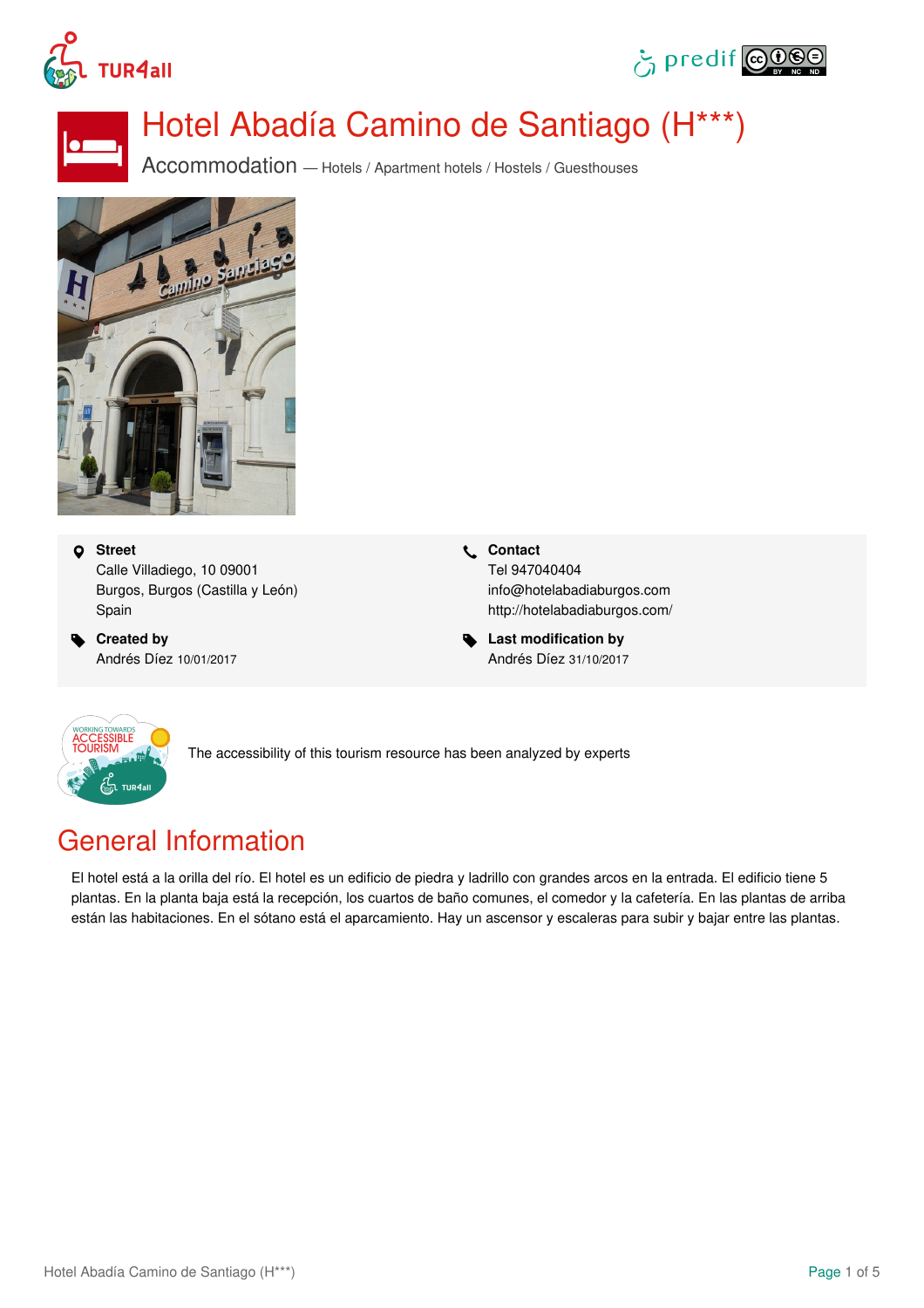



### **Entrance**



Entrance: Steps / stairs

Stair information

Number of steps: 1

Height of the step in cm: 3

 $\blacktriangleright$  Name of the tourist resource clearly visible and legible

The entranceway analysed is: The main one

Width of the entrance door: Greater than or equal to 78 cm

Obstacles at the doorway: Glass door without visual warning markers

# Customer Service Area

**◆ Customer service desk** 

**Characteristics** 





 $\blacktriangleright$  Near the entrance

### Inside circulation

Adequate lighting: Yes

Without elements that can suppose an obstacle for a person with a visual disability

# Adapted room

 $\blacktriangleright$  Room adapted for people with a physical disability

**Characteristics**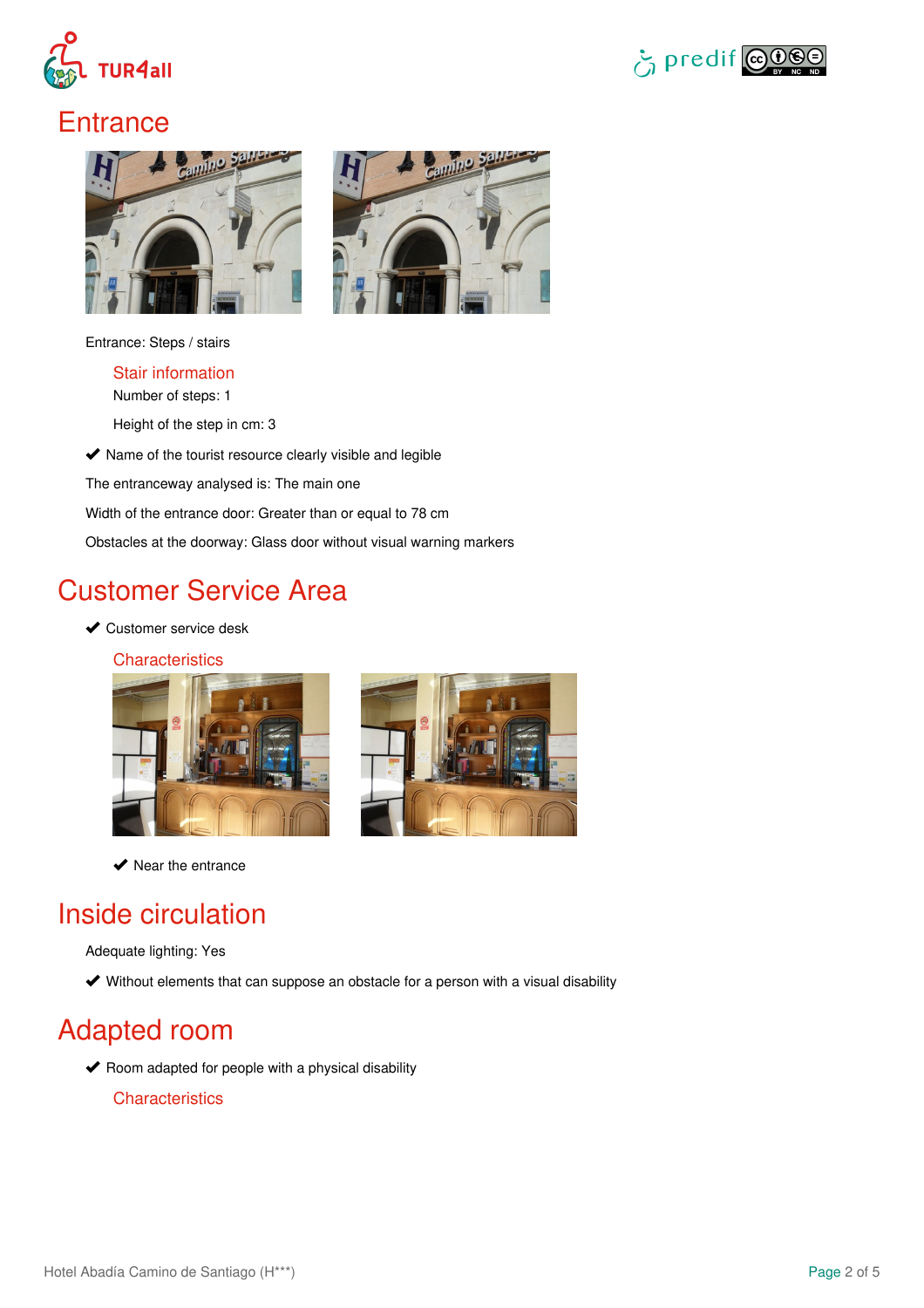







Number of adapted rooms: 1

Number / name of the room: 104

Door width : Greater than or equal to 78 cm

Manoeuvre area with a diameter greater than or equal to 150 cm: No

Space to the side of the bed: Yes

#### Information

The space is at least 90 cm or greater: On the right-hand side, on the left-hand side Height of the bed in cm (including mattress): 56

#### Bathroom





Access without differences in height: Yes

Door width: Greater than or equal to 78 cm

Door opening: Sliding

Free turning space ? 150 cm of diameter: Yes

Clear space to transfer to the toilet: Yes

#### **Characteristics**

The space is at least 80 cm or greater: Left-hand side, right-hand side

Height of the toilet seat: Standard (between 40 and 45 cm)

Toilet next to the shower: Yes

There are grab bar(s): Yes

#### Information

Toilet grab bars: Right-hand side

The bars on the right-hand side are: Folding

Sink: With mixer tap, without pedestal

#### $\blacktriangleright$  Bath

### **Characteristics**

Space greater than or equal to 80 cm approach: Yes

Grab bar(s) in the bath: Yes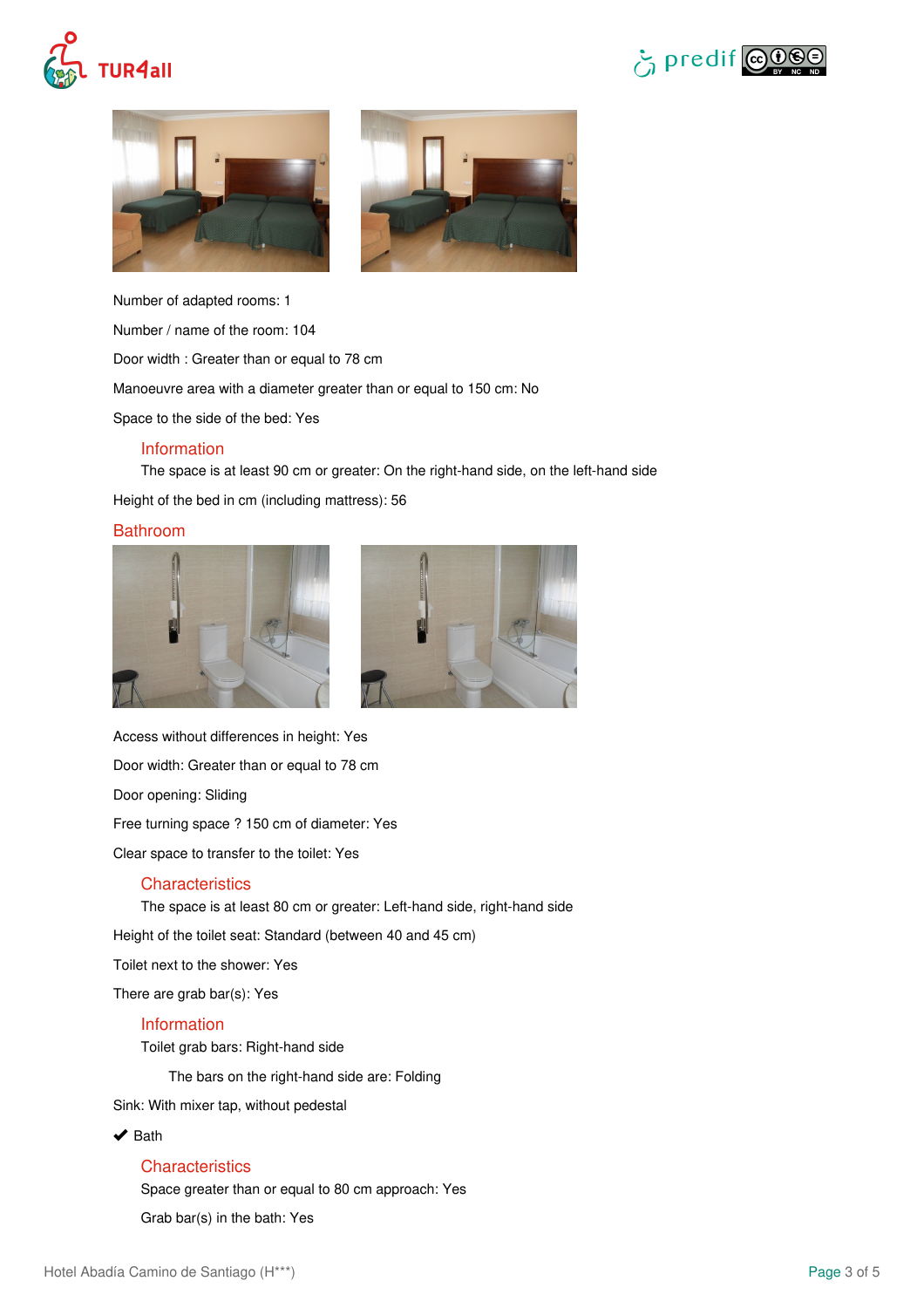



- Mixer water tap: Yes
- Height-adjustable shower head: No
- Board of transference: No
- Approved bath seat: No
- $\blacktriangleright$  Room adapted for people witha visual disability

### **Characteristics**

- ◆ Comfortable circulation to the room
- $\blacktriangleright$  Big and of contrasting colour room number
- ◆ Doors of contrasting colour
- Without elements that can suppose an obstacle for a person with a visual disability
- $\blacktriangleright$  Room adapted for people with an auditory disability

### **Characteristics**

- $\blacktriangleright$  Internet connection
- **◆** Written information of the services

### Restaurant and bar areas





Counter at a height adapted for a person in a wheelchair: No

Accessible tables: No

### Adapted toilet in common areas

◆ Toilet suitable for PRM

### **Characteristics**

Access without changes in floor level: Yes Door width: Greater than or equal to 78 cm Door opening: Sliding Free turning space ? 150 cm of diameter: Yes Clear space to transfer to the toilet: Not enough space Height of the toilet seat: Standard (between 40 and 45 cm) It has support bar(s): Yes Information

Toilet grab bars: Left-hand side

The bars on the left-hand side are: Folding

Sink: With mixer tap, without pedestal